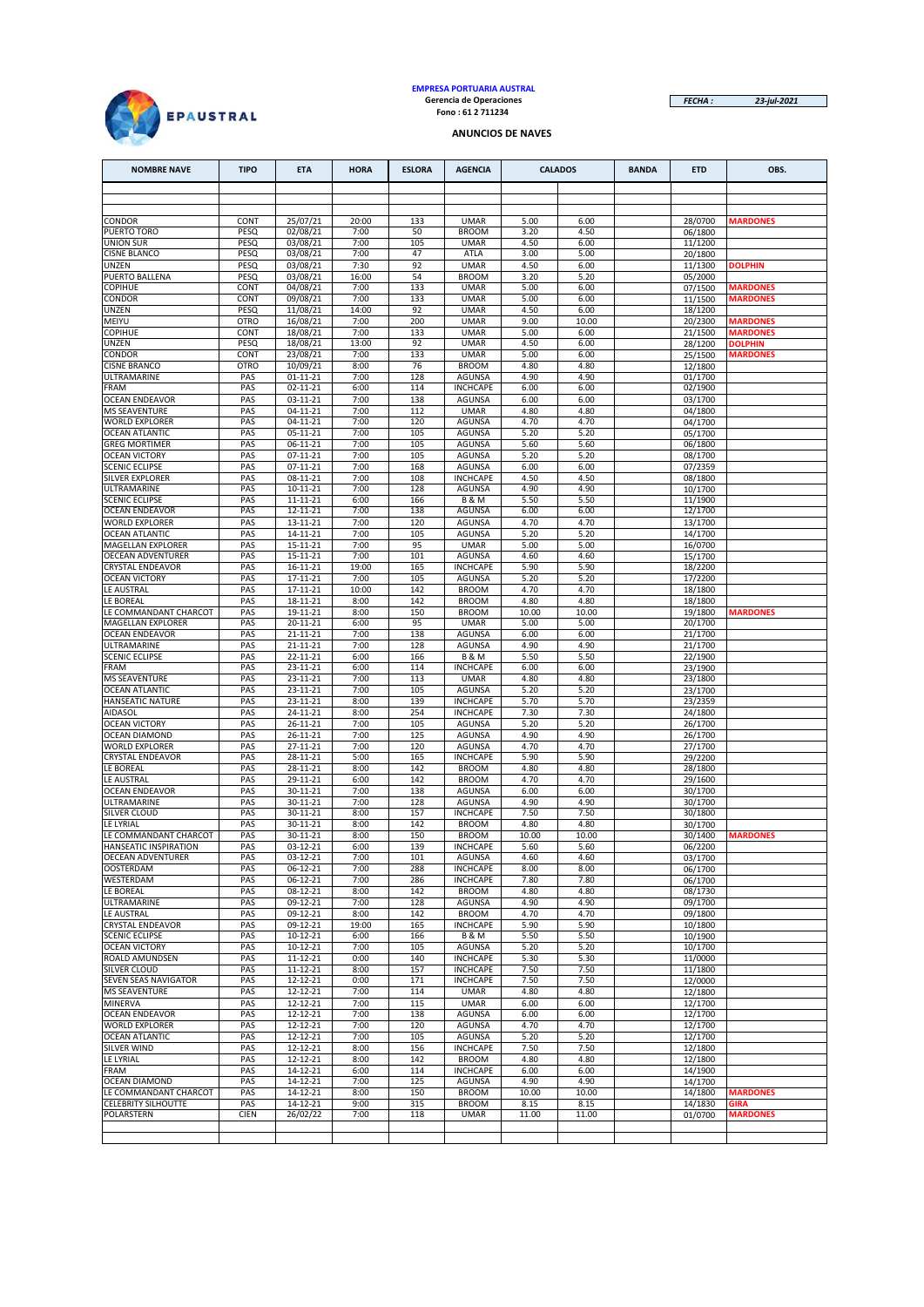*FECHA : 23-jul-2021*  $\overline{\phantom{a}}$ 



# **ASIGNACIÓN DE SITIOS**

|                               |                                | <b>MUELLE ARTURO PRAT</b> |                         |                                 | <b>MUELLE J. SANTOS MARDONES</b> |                              |                |  |  |  |  |
|-------------------------------|--------------------------------|---------------------------|-------------------------|---------------------------------|----------------------------------|------------------------------|----------------|--|--|--|--|
| <b>DIA</b>                    | sitio 1 NORTE                  | sitio 2 NORTE             | sitio 1 SUR             | sitio 2 SUR                     | sitio EXTERIOR                   | sitio LATERAL                | sitio INTERIOR |  |  |  |  |
|                               | PUERTO BALLENA<br>5/8          |                           |                         | LAURENCE GOULD<br>9/15          | LAUTARO<br>9/14                  | SENO OTWAY<br>18/22<br>18:00 |                |  |  |  |  |
| vie<br>23-jul                 |                                |                           | NATHANIEL PALMER<br>5/9 | DUQUESA MARUS<br>17/19<br>12:00 |                                  |                              |                |  |  |  |  |
|                               |                                |                           |                         | ETHAN WESS II<br>19/20<br>18:00 |                                  |                              |                |  |  |  |  |
| sab                           | PUERTO BALLENA<br>5/8<br>11:00 |                           |                         | LAURENCE GOULD<br>9/15          | LAUTARO<br>9/14                  |                              |                |  |  |  |  |
| 24-jul                        |                                |                           | NATHANIEL PALMER<br>5/9 |                                 |                                  |                              |                |  |  |  |  |
|                               |                                |                           |                         |                                 |                                  |                              |                |  |  |  |  |
|                               |                                |                           |                         | LAURENCE GOULD<br>9/15          | LAUTARO<br>9/14<br>18:00         |                              |                |  |  |  |  |
| dom<br>25-jul                 |                                |                           | NATHANIEL PALMER<br>5/9 |                                 | 20:00<br>CONDOR<br>9/18          |                              |                |  |  |  |  |
|                               |                                |                           |                         |                                 |                                  |                              |                |  |  |  |  |
| lun                           |                                |                           |                         | LAURENCE GOULD<br>9/15          | CONDOR<br>9/18                   |                              |                |  |  |  |  |
| 26-jul                        |                                |                           | NATHANIEL PALMER<br>5/9 |                                 |                                  |                              |                |  |  |  |  |
|                               |                                |                           |                         |                                 |                                  |                              |                |  |  |  |  |
|                               | Anuncio de Zarpes              |                           |                         |                                 |                                  |                              |                |  |  |  |  |
|                               |                                | <b>Nave</b>               |                         | Día / hora                      |                                  | <b>Nave</b>                  | Día / hora     |  |  |  |  |
| PUERTO BALLENA                |                                |                           |                         |                                 | 24/1100 CONDOR                   |                              | 28/0700        |  |  |  |  |
| N.B. PALMER<br>LAURENCE GOULD |                                |                           |                         | 30/09/1200<br>30/09/1700        |                                  |                              |                |  |  |  |  |
|                               |                                |                           |                         |                                 |                                  |                              |                |  |  |  |  |
|                               |                                |                           |                         |                                 |                                  |                              |                |  |  |  |  |
|                               |                                |                           |                         |                                 |                                  |                              |                |  |  |  |  |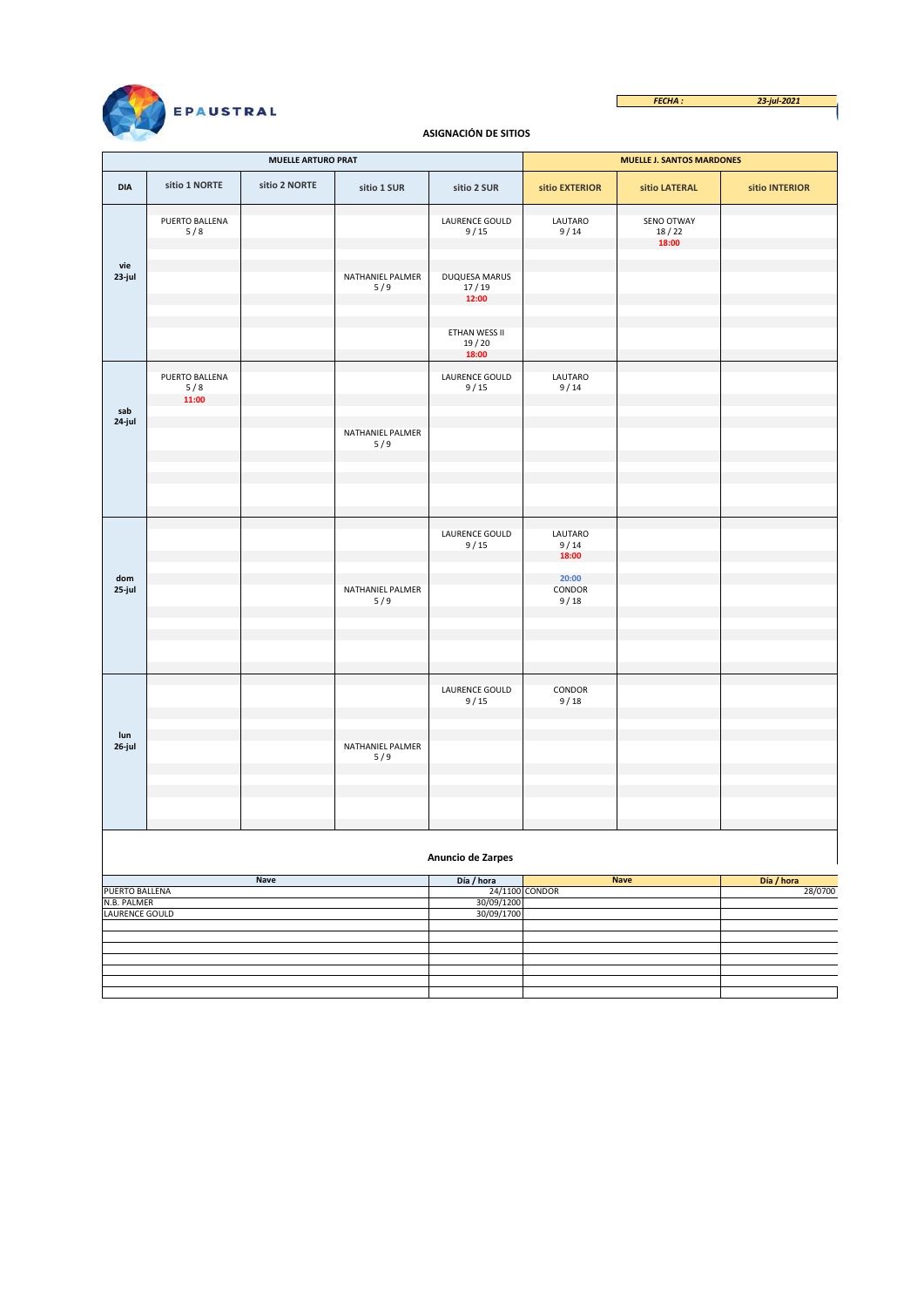

#### *FECHA : 23-jul-2021*

# **PROGRAMACIÓN DE FAENAS**

| Agencia        | Nave    | Teminal         | <b>Emp-Muellaje</b> | Fecha de inicio  | Fecha de Termino | Tipo de Operación     | <b>Turnos</b> | <b>Toneladas</b> |
|----------------|---------|-----------------|---------------------|------------------|------------------|-----------------------|---------------|------------------|
|                | LAUTARO | MARDONES        |                     | 23/07/2021 9:30  | 23/07/2021 13:00 | DESC CABOTAJE         |               |                  |
| <b>TERZONA</b> | LAUTARO | <b>MARDONES</b> |                     | 26/07/2021 16:00 | 26/07/2021 23:00 | COMBUSTIBLE           |               | 192 M3           |
|                |         |                 |                     |                  |                  |                       |               |                  |
|                |         |                 |                     |                  |                  |                       |               |                  |
|                | CONDOR  | <b>MARDONES</b> |                     | 25/07/2021 23:00 | 28/07/2021 6:30  |                       |               |                  |
| <b>UMAR</b>    |         |                 |                     |                  |                  |                       |               |                  |
|                |         |                 |                     |                  |                  |                       |               |                  |
|                |         |                 |                     |                  |                  | <b>DES - EMB CONT</b> |               |                  |
|                |         |                 |                     |                  |                  |                       |               |                  |
|                |         |                 |                     |                  |                  |                       |               |                  |
|                |         |                 |                     |                  |                  |                       |               |                  |
|                |         |                 |                     |                  |                  |                       |               |                  |
|                |         |                 |                     |                  |                  |                       |               |                  |
|                |         |                 |                     |                  |                  |                       |               |                  |
|                |         |                 |                     |                  |                  |                       |               |                  |
|                |         |                 |                     |                  |                  |                       |               |                  |
|                |         |                 |                     |                  |                  |                       |               |                  |
|                |         |                 |                     |                  |                  |                       |               |                  |
|                |         |                 |                     |                  |                  |                       |               |                  |
|                |         |                 |                     |                  |                  |                       |               |                  |
|                |         |                 |                     |                  |                  |                       |               |                  |
|                |         |                 |                     |                  |                  |                       |               |                  |
|                |         |                 |                     |                  |                  |                       |               |                  |
|                |         |                 |                     |                  |                  |                       |               |                  |
|                |         |                 |                     |                  |                  |                       |               |                  |
|                |         |                 |                     |                  |                  |                       |               |                  |
|                |         |                 |                     |                  |                  |                       |               |                  |
|                |         |                 |                     |                  |                  |                       |               |                  |
|                |         |                 |                     |                  |                  |                       |               |                  |
|                |         |                 |                     |                  |                  |                       |               |                  |
|                |         |                 |                     |                  |                  |                       |               |                  |
|                |         |                 |                     |                  |                  |                       |               |                  |

**OBSERVACIONES:**

**SE INFORMA POR PARTE ULTRAMAR EL INGRESO DE 50 UNIDADES REEFER MTY EL DÍA 02-08-2021 PREPARACIÓN RECPECIÓN NAVES EMDEPES.**

**ACUERDOS:**

#### **Asistentes a la Reunión de Planificación Naviera**

| <b>IAN TAYLOR:</b>                                                    |                              |              |                                  | <b>BROOM:</b>                             | <b>RAUL LEVILL</b> |  |  |  |
|-----------------------------------------------------------------------|------------------------------|--------------|----------------------------------|-------------------------------------------|--------------------|--|--|--|
| <b>AGUNSA:</b>                                                        | <b>ANDRES ITURBE</b>         |              |                                  | <b>TERZONA:</b>                           |                    |  |  |  |
| <b>ULTRAMAR:</b>                                                      | PABLO SOLIS                  |              |                                  | <b>ATLANTISS:</b>                         |                    |  |  |  |
| <b>DELTA MARINE:</b>                                                  |                              |              |                                  | <b>FRASAL:</b>                            |                    |  |  |  |
| <b>INCHCAPE S.S.:</b>                                                 |                              |              |                                  | TABSA:                                    |                    |  |  |  |
| <b>GLOBALPESCA:</b>                                                   |                              |              |                                  | <b>AGENTAL:</b>                           | MAURICIO GUTIERREZ |  |  |  |
| <b>EPAUSTRAL:</b>                                                     | ARTURO GARAY - R. SANCHEZ    |              |                                  | AMSA:                                     |                    |  |  |  |
|                                                                       |                              |              |                                  |                                           |                    |  |  |  |
|                                                                       |                              |              |                                  | Personal para la Atención de Nave y Carga |                    |  |  |  |
| <b>TERMINAL PRAT:</b>                                                 | <b>MOVIL DE OPERACIONES:</b> | +56999187760 | MAIL: terminal prat@epaustral.cl |                                           |                    |  |  |  |
| <b>TERMINAL MARDONES:</b>                                             | <b>MOVIL DE OPERACIONES:</b> | +56999191371 | MAIL: tmardones@epaustral.cl     |                                           |                    |  |  |  |
|                                                                       |                              |              |                                  |                                           |                    |  |  |  |
| PARA PROGRAMAR FAENAS SE DEBEN INGRESAR A http//intranet.epaustral.cl |                              |              |                                  |                                           |                    |  |  |  |
|                                                                       |                              |              |                                  |                                           |                    |  |  |  |
|                                                                       |                              |              |                                  |                                           |                    |  |  |  |
|                                                                       |                              |              |                                  |                                           |                    |  |  |  |
|                                                                       |                              |              |                                  |                                           |                    |  |  |  |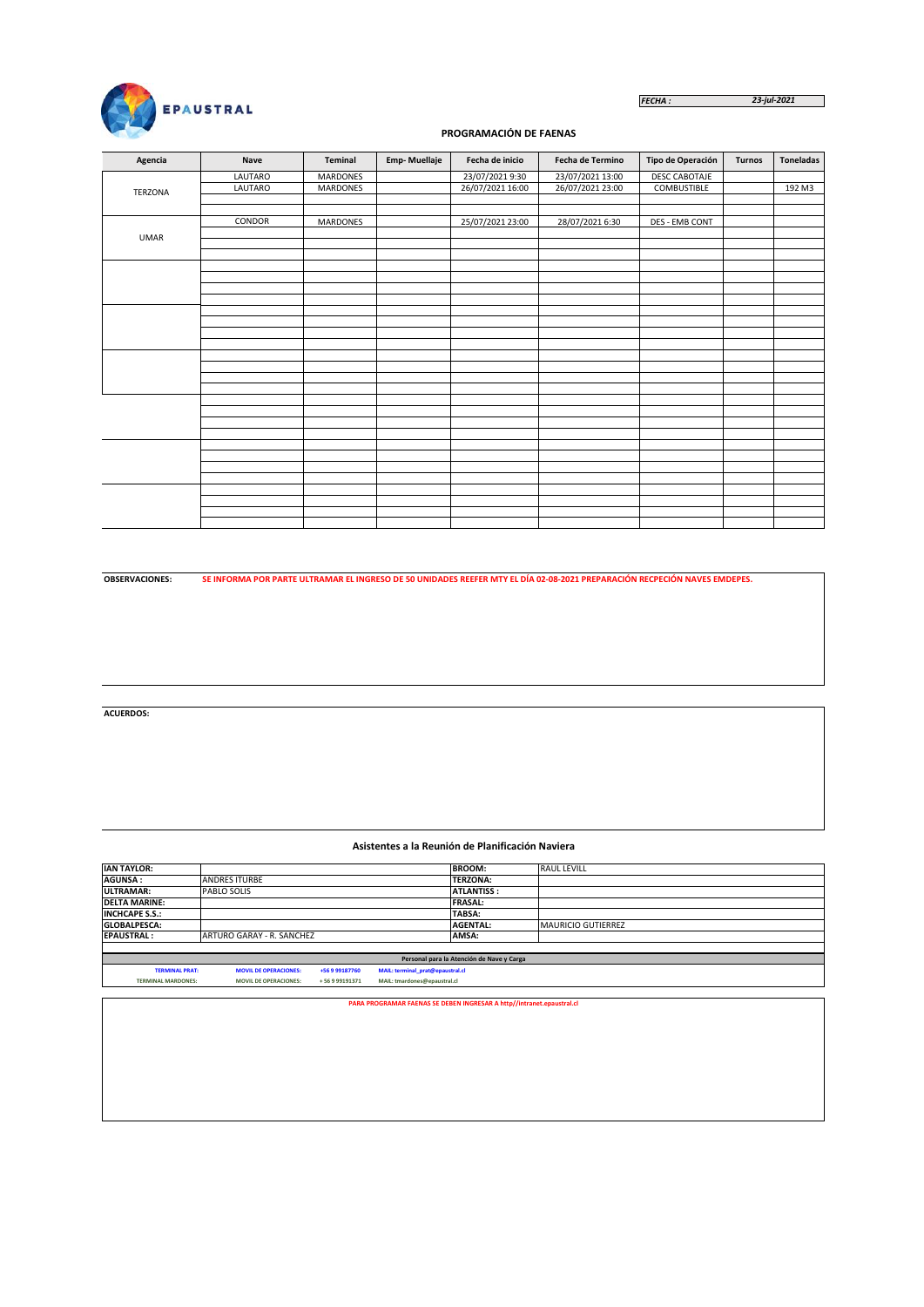

*FECHA : 23-jul-2021*

# **ANUNCIOS DE NAVES PASAJEROS TEMPORADA 2021 - 2022**

| <b>NOMBRE NAVE</b>                                 | <b>TIPO</b> | <b>ETA</b>           | <b>HORA</b>    | <b>ESLORA</b> | <b>AGENCIA</b>                     |               | <b>CALADOS</b> | <b>BANDA</b> | <b>ETD</b>         | OBS.            |
|----------------------------------------------------|-------------|----------------------|----------------|---------------|------------------------------------|---------------|----------------|--------------|--------------------|-----------------|
| <b>HANSEATIC NATURE</b>                            | PAS         | 16-12-21             | 6:00           | 139           | <b>INCHCAPE</b>                    | 6.00          | 6.00           |              | 16/2200            |                 |
| <b>HANSEATIC SPIRIT</b>                            | PAS<br>PAS  | 16-12-21<br>16-12-21 | 7:00<br>8:00   | 138<br>229    | <b>INCHCAPE</b><br><b>AGUNSA</b>   | 5.00<br>6.60  | 5.00<br>6.60   |              | 16/1800            |                 |
| VIKING JUPITER<br><b>GREG MORTIMER</b>             | PAS         | 17-12-21             | 7:00           | 105           | <b>AGUNSA</b>                      | 5.60          | 5.60           |              | 16/1700<br>17/1800 |                 |
| <b>OCEAN VICTORY</b>                               | PAS         | 19-12-21             | 7:00           | 105           | <b>AGUNSA</b>                      | 5.20          | 5.20           |              | 19/1700            |                 |
| LE AUSTRAL                                         | PAS         | 19-12-21             | 8:00           | 142           | <b>BROOM</b>                       | 4.70          | 4.70           |              | 19/1700            |                 |
| SEABOURN QUEST<br><b>WORLD EXPLORER</b>            | PAS<br>PAS  | 20-12-21<br>20-12-21 | 5:00<br>7:00   | 198<br>120    | <b>INCHCAPE</b><br><b>AGUNSA</b>   | 6.50<br>4.70  | 6.50<br>4.70   |              | 20/2000<br>20/1700 |                 |
| CRYSTAL ENDEAVOR                                   | PAS         | 20-12-21             | 19:00          | 165           | <b>INCHCAPE</b>                    | 5.90          | 5.90           |              | 21/1800            |                 |
| HANSEATIC INSPIRATION                              | PAS         | 21-12-21             | 6:00           | 139           | <b>INCHCAPE</b>                    | 6.00          | 6.00           |              | 21/2200            |                 |
| <b>MINERVA</b>                                     | PAS         | 21-12-21             | 7:00           | 115           | <b>UMAR</b>                        | 6.00          | 6.00           |              | 21/1700            |                 |
| <b>OCEAN ENDEAVOR</b><br><b>OCEAN ATLANTIC</b>     | PAS<br>PAS  | 21-12-21<br>21-12-21 | 7:00<br>7:00   | 138<br>105    | <b>AGUNSA</b><br><b>AGUNSA</b>     | 6.00<br>5.20  | 6.00<br>5.20   |              | 21/1700<br>21/1700 |                 |
| SILVER CLOUD                                       | PAS         | 21-12-21             | 8:00           | 157           | <b>INCHCAPE</b>                    | 7.50          | 7.50           |              | 21/1800            |                 |
| LE BOREAL                                          | PAS         | 21-12-21             | 8:00           | 142           | <b>BROOM</b>                       | 4.80          | 4.80           |              | 21/1800            |                 |
| <b>MS SEAVENTURE</b>                               | PAS         | 22-12-21             | 7:00           | 115           | <b>UMAR</b>                        | 4.80          | 4.80           |              | 22/1800            |                 |
| SILVER WIND<br>LE LYRIAL                           | PAS<br>PAS  | 22-12-21<br>22-12-21 | 8:00<br>8:00   | 156<br>142    | <b>INCHCAPE</b><br><b>BROOM</b>    | 7.50<br>4.80  | 7.50<br>4.80   |              | 22/1800<br>22/1700 |                 |
| SAPPHIRE PRINCESS                                  | PAS         | 23-12-21             | 0:00           | 290           | <b>INCHCAPE</b>                    | 8.50          | 8.50           |              | 23/0000            |                 |
| ULTRAMARINE                                        | PAS         | 23-12-21             | 7:00           | 128           | <b>AGUNSA</b>                      | 4.90          | 4.90           |              | 23/1700            |                 |
| <b>CELEBRITY SILHOUTTE</b>                         | PAS         | 24-12-21             | 7:00           | 315           | <b>BROOM</b>                       | 8.15          | 8.15           |              | 24/1730            | <b>GIRA</b>     |
| ROALD AMUNDSEN<br><b>SCENIC ECLIPSE</b>            | PAS<br>PAS  | 27-12-21<br>28-12-21 | 0:00<br>6:00   | 140<br>166    | <b>INCHCAPE</b><br><b>B&amp;M</b>  | 5.30<br>5.50  | 5.30<br>5.50   |              | 27/0000<br>28/1900 |                 |
| <b>OCEAN VICTORY</b>                               | PAS         | 28-12-21             | 7:00           | 105           | <b>AGUNSA</b>                      | 5.20          | 5.20           |              | 28/1700            |                 |
| <b>OCEAN DIAMOND</b>                               | PAS         | 28-12-21             | 7:00           | 125           | <b>AGUNSA</b>                      | 4.90          | 4.90           |              | 28/1700            |                 |
| VIKING JUPITER                                     | PAS         | 28-12-21             | 8:00           | 229           | AGUNSA                             | 6.60          | 6.60           |              | 28/1700            |                 |
| LE COMMANDANT CHARCOT<br><b>WORLD EXPLORER</b>     | PAS<br>PAS  | 28-12-21<br>29-12-21 | 8:00<br>7:00   | 150<br>120    | <b>BROOM</b><br><b>AGUNSA</b>      | 10.00<br>4.70 | 10.00<br>4.70  |              | 28/1800<br>29/1700 | <b>MARDONES</b> |
| <b>OOSTERDAM</b>                                   | PAS         | 30-12-21             | 7:00           | 288           | <b>INCHCAPE</b>                    | 8.00          | 8.00           |              | 30/1700            |                 |
| <b>VENTUS AUSTRALIS</b>                            | PAS         | 30-12-21             | 10:00          | 89            | <b>TMTA</b>                        | 3.50          | 3.50           |              | 30/2000            |                 |
| <b>VENTUS AUSTRALIS</b>                            | PAS         | 30-12-21             | 10:00          | 89            | <b>TMGA</b>                        | 3.50          | 3.50           |              | 30/2000            |                 |
| <b>CELEBRITY INFINITY</b><br>LE BOREAL             | PAS<br>PAS  | 30-12-21<br>31-12-21 | 10:30<br>8:00  | 294<br>142    | <b>BROOM</b><br><b>BROOM</b>       | 9.00<br>4.80  | 9.00<br>4.80   |              | 30/2000<br>31/1800 | <b>GIRA</b>     |
| <b>MS SEAVENTURE</b>                               | PAS         | $01 - 01 - 22$       | 7:00           | 115           | <b>UMAR</b>                        | 4.80          | 4.80           |              | 01/1800            |                 |
| <b>CORAL PRINCESS</b>                              | PAS         | 01-01-22             | 8:00           | 294           | <b>INCHCAPE</b>                    | 8.00          | 8.00           |              | 01/2000            |                 |
| WESTERDAM                                          | PAS         | 02-01-22             | 7:00           | 286           | <b>INCHCAPE</b>                    | 7.80          | 7.80           |              | 02/1700            |                 |
| HAMBURG<br>HANSEATIC NATURE                        | PAS<br>PAS  | 03-01-22<br>04-01-22 | 8:00<br>6:00   | 145<br>139    | <b>INCHCAPE</b><br><b>INCHCAPE</b> | 5.15<br>6.00  | 5.15<br>6.00   |              | 04/1800<br>04/2200 |                 |
| FRAM                                               | PAS         | 04-01-22             | 6:00           | 114           | <b>INCHCAPE</b>                    | 6.00          | 6.00           |              | 04/1900            |                 |
| LE AUSTRAL                                         | PAS         | 04-01-22             | 8:00           | 142           | <b>BROOM</b>                       | 4.70          | 4.70           |              | 04/1800            |                 |
| <b>VENTUS AUSTRALIS</b>                            | PAS         | 04-01-22             | 10:00          | 89            | <b>TMTA</b>                        | 3.50          | 3.50           |              | 04/2000            |                 |
| <b>VENTUS AUSTRALIS</b><br><b>CRYSTAL ENDEAVOR</b> | PAS<br>PAS  | 04-01-22<br>04-01-22 | 10:00<br>19:00 | 89<br>165     | <b>TMGA</b><br><b>INCHCAPE</b>     | 3.50<br>5.90  | 3.50<br>5.90   |              | 04/2000<br>05/1800 |                 |
| SILVER CLOUD                                       | PAS         | 05-01-22             | 8:00           | 157           | <b>INCHCAPE</b>                    | 7.50          | 7.50           |              | 05/1800            |                 |
| <b>OCEAN VICTORY</b>                               | PAS         | 06-01-22             | 7:00           | 105           | <b>AGUNSA</b>                      | 5.20          | 5.20           |              | 06/1700            |                 |
| <b>OCEAN EXPLORER</b><br>LE LYRIAL                 | PAS<br>PAS  | 06-01-22<br>06-01-22 | 7:00<br>8:00   | 105<br>142    | <b>AGUNSA</b><br><b>BROOM</b>      | 5.00<br>4.80  | 5.00<br>4.80   |              | 06/1800            |                 |
| MINERVA                                            | PAS         | 07-01-22             | 7:00           | 115           | <b>UMAR</b>                        | 6.00          | 6.00           |              | 06/1700<br>07/1700 |                 |
| HANSEATIC INSPIRATION                              | PAS         | 08-01-22             | 6:00           | 139           | <b>INCHCAPE</b>                    | 6.00          | 6.00           |              | 08/2200            |                 |
| <b>SCENIC ECLIPSE</b>                              | PAS         | 08-01-22             | 6:00           | 166           | <b>B&amp;M</b>                     | 5.50          | 5.50           |              | 08/1900            |                 |
| <b>CELEBRITY INFINITY</b><br><b>WORLD EXPLORER</b> | PAS         | 08-01-22             | 7:00           | 294<br>120    | <b>BROOM</b><br><b>AGUNSA</b>      | 9.00<br>4.70  | 9.00           |              | 08/1730            | GIRA            |
| LE COMMANDANT CHARCOT                              | PAS<br>PAS  | 08-01-22<br>08-01-22 | 7:00<br>8:00   | 150           | <b>BROOM</b>                       | 10.00         | 4.70<br>10.00  |              | 08/1700<br>08/1800 | <b>MARDONES</b> |
| CORAL PRINCESS                                     | PAS         | 09-01-22             | 7:00           | 294           | <b>INCHCAPE</b>                    | 8.00          | 8.00           |              | 09/1900            |                 |
| <b>OCEAN ENDEAVOR</b>                              | PAS         | 09-01-22             | 7:00           | 138           | <b>AGUNSA</b>                      | 6.00          | 6.00           |              | 09/1700            |                 |
| <b>SILVER WIND</b><br><b>VENTUS AUSTRALIS</b>      | PAS<br>PAS  | 09-01-22<br>09-01-22 | 8:00<br>10:00  | 156<br>89     | <b>INCHCAPE</b><br><b>TMTA</b>     | 7.50<br>3.50  | 7.50<br>3.50   |              | 09/1800<br>09/2000 |                 |
| <b>VENTUS AUSTRALIS</b>                            | PAS         | 09-01-22             | 10:00          | 89            | <b>TMGA</b>                        | 3.50          | 3.50           |              | 09/2000            |                 |
| ULTRAMARINE                                        | PAS         | 10-01-22             | 7:00           | 128           | <b>AGUNSA</b>                      | 4.90          | 4.90           |              | 10/1700            |                 |
| LE BOREAL                                          | PAS         | 10-01-22             | 7:00           | 142           | <b>BROOM</b>                       | 4.80          | 4.80           |              | 10/1800            |                 |
| WESTERDAM<br><b>OCEAN ATLANTIC</b>                 | PAS<br>PAS  | 11-01-22<br>11-01-22 | 7:00<br>7:00   | 286<br>105    | <b>INCHCAPE</b><br><b>AGUNSA</b>   | 7.80<br>5.20  | 7.80<br>5.20   |              | 11/1700<br>11/1700 |                 |
| ROALD AMUNDSEN                                     | PAS         | 12-01-22             | 0:00           | 140           | <b>INCHCAPE</b>                    | 5.30          | 5.30           |              | 12/0000            |                 |
| CELEBRITY SILHOUTTE                                | PAS         | 12-01-22             | 9:00           | 315           | <b>BROOM</b>                       | 8.15          | 8.15           |              | 12/1830            | <b>GIRA</b>     |
| <b>OECEAN ADVENTURER</b>                           | PAS         | 13-01-22             | 7:00           | 101           | <b>AGUNSA</b>                      | 4.60          | 4.60           |              | 13/1700            |                 |
| LE AUSTRAL<br><b>VENTUS AUSTRALIS</b>              | PAS<br>PAS  | 14-01-22<br>14-01-22 | 8:00<br>10:00  | 142<br>89     | <b>BROOM</b><br><b>TMTA</b>        | 4.70<br>3.50  | 4.70<br>3.50   |              | 14/1700<br>14/2000 |                 |
| <b>VENTUS AUSTRALIS</b>                            | PAS         | 14-01-22             | 10:00          | 89            | <b>TMGA</b>                        | 3.50          | 3.50           |              | 14/2000            |                 |
| <b>OCEAN VICTORY</b>                               | PAS         | 15-01-22             | 7:00           | 105           | <b>AGUNSA</b>                      | 5.20          | 5.20           |              | 15/1700            |                 |
| SILVER CLOUD<br><b>CRYSTAL ENDEAVOR</b>            | PAS<br>PAS  | 15-01-22<br>15-01-22 | 8:00           | 157           | <b>INCHCAPE</b><br><b>INCHCAPE</b> | 7.50<br>5.90  | 7.50<br>5.90   |              | 15/1800            |                 |
| HANSEATIC NATURE                                   | PAS         | 16-01-22             | 19:00<br>6:00  | 165<br>139    | <b>INCHCAPE</b>                    | 6.00          | 6.00           |              | 16/1800<br>16/2200 |                 |
| WORLD EXPLORER                                     | PAS         | 17-01-22             | 7:00           | 120           | AGUNSA                             | 4.70          | 4.70           |              | 17/1700            |                 |
| <b>OCEAN ENDEAVOR</b>                              | PAS         | 18-01-22             | 7:00           | 138           | <b>AGUNSA</b>                      | 6.00          | 6.00           |              | 18/1700            |                 |
| <b>OCEAN EXPLORER</b><br>OCEAN DIAMOND             | PAS<br>PAS  | 18-01-22<br>18-01-22 | 7:00<br>7:00   | 105<br>125    | AGUNSA<br><b>AGUNSA</b>            | 5.00<br>4.90  | 5.00<br>4.90   |              | 18/1800<br>18/1700 |                 |
| <b>SCENIC ECLIPSE</b>                              | PAS         | 19-01-22             | 6:00           | 166           | <b>B&amp;M</b>                     | 5.50          | 5.50           |              | 19/1900            |                 |
| <b>GREG MORTIMER</b>                               | PAS         | 19-01-22             | 7:00           | 105           | AGUNSA                             | 5.60          | 5.60           |              | 19/1800            |                 |
| <b>MS SEAVENTURE</b>                               | PAS         | 19-01-22             | 7:00           | 116           | <b>UMAR</b>                        | 4.80          | 4.80           |              | 19/1800            |                 |
| <b>MINERVA</b><br>VIKING JUPITER                   | PAS<br>PAS  | 19-01-22<br>19-01-22 | 7:00<br>8:00   | 115<br>229    | <b>UMAR</b><br>AGUNSA              | 6.00<br>6.60  | 6.00<br>6.60   |              | 19/1700<br>19/1700 |                 |
| <b>SILVER WIND</b>                                 | PAS         | 19-01-22             | 8:00           | 156           | <b>INCHCAPE</b>                    | 7.50          | 7.50           |              | 19/1800            |                 |
| <b>VENTUS AUSTRALIS</b>                            | PAS         | 19-01-22             | 10:00          | 89            | <b>TMTA</b>                        | 3.50          | 3.50           |              | 19/2000            |                 |
| <b>VENTUS AUSTRALIS</b>                            | PAS         | 19-01-22             | 10:00          | 89            | <b>TMGA</b>                        | 3.50          | 3.50           |              | 19/2000            |                 |
| HANSEATIC INSPIRATION<br><b>OCEAN ATLANTIC</b>     | PAS<br>PAS  | 20-01-22<br>20-01-22 | 6:00<br>7:00   | 139<br>105    | <b>INCHCAPE</b><br>AGUNSA          | 6.00<br>5.20  | 6.00<br>5.20   |              | 20/2200<br>20/1700 |                 |
|                                                    |             |                      |                |               |                                    |               |                |              |                    |                 |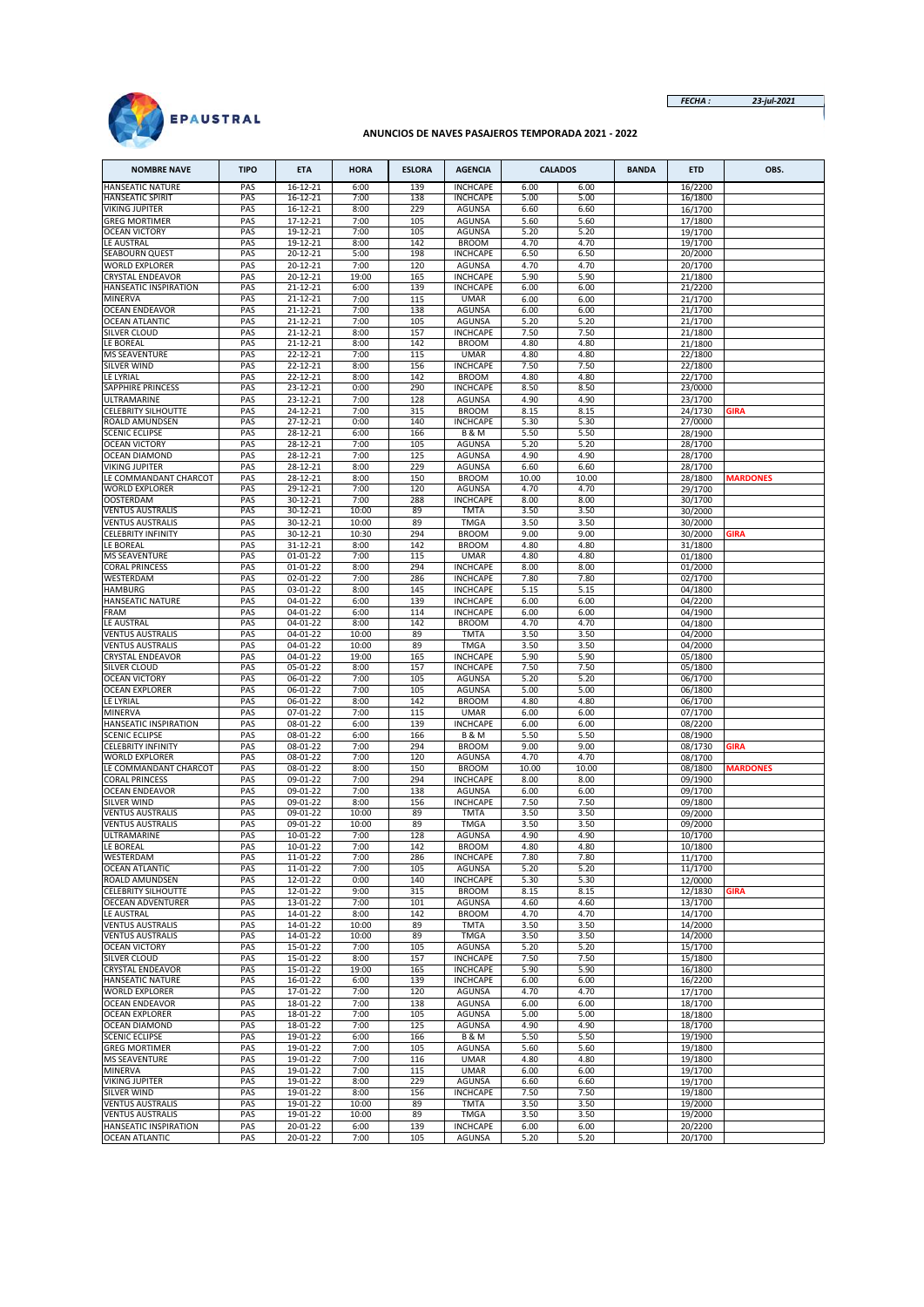

*FECHA : 23-jul-2021*

## **ANUNCIOS DE NAVES PASAJEROS TEMPORADA 2021 - 2022**

| <b>NOMBRE NAVE</b>                                 | <b>TIPO</b> | <b>ETA</b>           | <b>HORA</b>   | <b>ESLORA</b> | <b>AGENCIA</b>                   |               | <b>CALADOS</b> | <b>BANDA</b> | <b>ETD</b>         | OBS.            |
|----------------------------------------------------|-------------|----------------------|---------------|---------------|----------------------------------|---------------|----------------|--------------|--------------------|-----------------|
| LE BOREAL                                          | PAS         | 20-01-22             | 8:00          | 142           | <b>BROOM</b>                     | 4.80          | 4.80           |              | 20/1700            |                 |
| LE LYRIAL                                          | PAS         | 21-01-22             | 8:00          | 142           | <b>BROOM</b>                     | 4.80          | 4.80           |              | 21/1800            |                 |
| <b>OECEAN ADVENTURER</b>                           | PAS         | 22-01-22             | 7:00          | 101           | AGUNSA                           | 4.60          | 4.60           |              | 22/1700            |                 |
| ULTRAMARINE                                        | PAS         | 22-01-22             | 7:00          | 128           | <b>AGUNSA</b>                    | 4.90          | 4.90           |              | 22/1700            |                 |
| LE COMMANDANT CHARCOT<br>LE AUSTRAL                | PAS<br>PAS  | 22-01-22<br>23-01-22 | 8:00<br>8:00  | 150<br>142    | <b>BROOM</b><br><b>BROOM</b>     | 10.00<br>4.70 | 10.00<br>4.70  |              | 22/1800<br>23/1700 | <b>MARDONES</b> |
| SEVEN SEAS NAVIGATOR                               | PAS         | 24-01-22             | 0:00          | 171           | <b>INCHCAPE</b>                  | 7.50          | 7.50           |              | 24/0000            |                 |
| <b>OCEAN VICTORY</b>                               | PAS         | 24-01-22             | 7:00          | 105           | <b>AGUNSA</b>                    | 5.20          | 5.20           |              | 24/1700            |                 |
| <b>VENTUS AUSTRALIS</b>                            | PAS         | 24-01-22             | 10:00         | 89            | <b>TMGA</b>                      | 3.50          | 3.50           |              | 24/2000            |                 |
| <b>VENTUS AUSTRALIS</b>                            | PAS         | 24-01-22             | 10:00         | 89            | <b>TMTA</b>                      | 3.50          | 3.50           |              | 24/2000            |                 |
| FRAM                                               | PAS         | 25-01-22             | 6:00          | 114           | <b>INCHCAPE</b>                  | 6.00          | 6.00           |              | 25/1900            |                 |
| SILVER CLOUD                                       | PAS         | 25-01-22             | 8:00          | 157           | <b>INCHCAPE</b>                  | 7.50          | 7.50           |              | 25/1800            |                 |
| WORLD EXPLORER<br><b>OCEAN DIAMOND</b>             | PAS<br>PAS  | 26-01-22<br>27-01-22 | 7:00<br>7:00  | 120<br>125    | <b>AGUNSA</b><br><b>AGUNSA</b>   | 4.70<br>4.90  | 4.70<br>4.90   |              | 26/1700<br>27/1800 |                 |
| <b>ROALD AMUNDSEN</b>                              | PAS         | 28-01-22             | 0:00          | 140           | <b>INCHCAPE</b>                  | 5.30          | 5.30           |              | 28/0000            |                 |
| VOLENDAM                                           | PAS         | 29-01-22             | 7:00          | 237           | <b>INCHCAPE</b>                  | 8.10          | 8.10           |              | 29/1700            |                 |
| MINERVA                                            | PAS         | 29-01-22             | 7:00          | 115           | <b>UMAR</b>                      | 6.00          | 6.00           |              | 29/1700            |                 |
| <b>OCEAN ATLANTIC</b>                              | PAS         | 29-01-22             | 7:00          | 105           | <b>AGUNSA</b>                    | 5.20          | 5.20           |              | 29/1700            |                 |
| SEABOURN QUEST                                     | PAS         | 29-01-22             | 8:00          | 197           | <b>INCHCAPE</b>                  | 6.60          | 6.60           |              | 29/1500            |                 |
| SILVER WIND                                        | PAS<br>PAS  | 29-01-22<br>29-01-22 | 8:00<br>10:00 | 156<br>89     | <b>INCHCAPE</b><br><b>TMTA</b>   | 7.50<br>3.50  | 7.50<br>3.50   |              | 29/1800            |                 |
| <b>VENTUS AUSTRALIS</b><br><b>VENTUS AUSTRALIS</b> | PAS         | 29-01-22             | 10:00         | 89            | <b>TMGA</b>                      | 3.50          | 3.50           |              | 29/2000<br>29/2000 |                 |
| <b>OCEAN ENDEAVOR</b>                              | PAS         | 30-01-22             | 7:00          | 138           | <b>AGUNSA</b>                    | 6.00          | 6.00           |              | 30/1700            |                 |
| <b>OCEAN EXPLORER</b>                              | PAS         | 30-01-22             | 7:00          | 105           | AGUNSA                           | 5.00          | 5.00           |              | 30/1800            |                 |
| <b>MS SEAVENTURE</b>                               | PAS         | 31-01-22             | 7:00          | 117           | <b>UMAR</b>                      | 4.80          | 4.80           |              | 31/1800            |                 |
| <b>OECEAN ADVENTURER</b>                           | PAS         | 31-01-22             | 7:00          | 101           | <b>AGUNSA</b>                    | 4.60          | 4.60           |              | 31/1700            |                 |
| VIKING JUPITER                                     | PAS         | 31-01-22             | 8:00          | 229           | <b>AGUNSA</b>                    | 6.60          | 6.60           |              | 31/1700            |                 |
| SILVER WHISPER                                     | PAS         | 31-01-22             | 8:00          | 186           | <b>INCHCAPE</b>                  | 7.50          | 7.50           |              | 31/1800            |                 |
| LE LYRIAL<br><b>SILVER DAWN</b>                    | PAS<br>PAS  | 31-01-22<br>31-01-22 | 8:00<br>9:00  | 142<br>212    | <b>BROOM</b><br><b>INCHCAPE</b>  | 4.80<br>5.00  | 4.80<br>5.00   |              | 31/1800<br>31/2100 |                 |
| SILVER WHISPER                                     | PAS         | 01-02-22             | 8:00          | 186           | <b>INCHCAPE</b>                  | 7.50          | 7.50           |              | 01/1800            |                 |
| LE AUSTRAL                                         | PAS         | $01-02-22$           | 8:00          | 142           | <b>BROOM</b>                     | 4.70          | 4.70           |              | 01/1800            |                 |
| SEABOURN QUEST                                     | PAS         | 02-02-22             | 5:00          | 198           | <b>INCHCAPE</b>                  | 6.50          | 6.50           |              | 02/2000            |                 |
| CORAL PRINCESS                                     | PAS         | 02-02-22             | 8:00          | 294           | <b>INCHCAPE</b>                  | 8.00          | 8.00           |              | 02/2000            |                 |
| LE COMMANDANT CHARCOT                              | PAS         | 02-02-22             | 8:00          | 150           | <b>BROOM</b>                     | 10.00         | 10.00          |              | 02/1800            | <b>MARDONES</b> |
| HANSEATIC NATURE                                   | PAS         | 03-02-22             | 6:00          | 139           | <b>INCHCAPE</b>                  | 6.00          | 6.00           |              | 03/2200            |                 |
| <b>OCEAN VICTORY</b><br><b>VENTUS AUSTRALIS</b>    | PAS<br>PAS  | 03-02-22<br>03-02-22 | 7:00<br>10:00 | 105<br>89     | <b>AGUNSA</b><br><b>TMTA</b>     | 5.20<br>3.50  | 5.20<br>3.50   |              | 03/1700<br>03/2000 |                 |
| VENTUS AUSTRALIS                                   | PAS         | 03-02-22             | 10:00         | 89            | <b>TMGA</b>                      | 3.50          | 3.50           |              | 03/2000            |                 |
| CRYSTAL ENDEAVOR                                   | PAS         | 03-02-22             | 19:00         | 165           | <b>INCHCAPE</b>                  | 5.90          | 5.90           |              | 04/1800            |                 |
| <b>WORLD EXPLORER</b>                              | PAS         | 04-02-22             | 7:00          | 120           | AGUNSA                           | 4.70          | 4.70           |              | 04/1700            |                 |
| LE BOREAL                                          | PAS         | 04-02-22             | 8:00          | 142           | <b>BROOM</b>                     | 4.80          | 4.80           |              | 04/1700            |                 |
| HANSEATIC INSPIRATION                              | PAS         | 05-02-22             | 6:00          | 139           | <b>INCHCAPE</b>                  | 6.00          | 6.00           |              | 05/2200            |                 |
| OCEAN DIAMOND<br><b>SCENIC ECLIPSE</b>             | PAS<br>PAS  | 05-02-22<br>06-02-22 | 7:00<br>6:00  | 125<br>166    | AGUNSA<br><b>B&amp;M</b>         | 4.90<br>5.50  | 4.90<br>5.50   |              | 05/1700            |                 |
| SEVEN SEAS NAVIGATOR                               | PAS         | 07-02-22             | 0:00          | 171           | <b>INCHCAPE</b>                  | 7.50          | 7.50           |              | 06/1900<br>07/0000 |                 |
| <b>OCEAN ATLANTIC</b>                              | PAS         | 07-02-22             | 7:00          | 105           | <b>AGUNSA</b>                    | 5.20          | 5.20           |              | 07/1700            |                 |
| <b>BOLETTE</b>                                     | PAS         | 07-02-22             | 12:00         | 237           | <b>INCHCAPE</b>                  | 8.10          | 8.10           |              | 07/2330            |                 |
| MINERVA                                            | PAS         | 08-02-22             | 7:00          | 115           | <b>UMAR</b>                      | 6.00          | 6.00           |              | 08/1700            |                 |
| <b>OCEAN ENDEAVOR</b>                              | PAS         | 08-02-22             | 7:00          | 138           | <b>AGUNSA</b>                    | 6.00          | 6.00           |              | 08/1700            |                 |
| AZAMARA QUEST                                      | PAS         | 08-02-22             | 7:00          | 181           | <b>BROOM</b>                     | 6.00          | 6.00           |              | 09/0800            |                 |
| <b>SILVER WIND</b><br><b>VENTUS AUSTRALIS</b>      | PAS<br>PAS  | 08-02-22<br>08-02-22 | 8:00<br>10:00 | 156<br>89     | <b>INCHCAPE</b><br><b>TMTA</b>   | 7.50<br>3.50  | 7.50<br>3.50   |              | 08/1800<br>08/2000 |                 |
| VENTUS AUSTRALIS                                   | PAS         | 08-02-22             | 10:00         | 89            | <b>TMGA</b>                      | 3.50          | 3.50           |              | 08/2000            |                 |
| <b>MS SEAVENTURE</b>                               | PAS         | 09-02-22             | 7:00          | 118           | <b>UMAR</b>                      | 4.80          | 4.80           |              | 09/1800            |                 |
| OECEAN ADVENTURER                                  | PAS         | 09-02-22             | 7:00          | 101           | AGUNSA                           | 4.60          | 4.60           |              | 09/1700            |                 |
| LE LYRIAL                                          | PAS         | 10-02-22             | 8:00          | 142           | <b>BROOM</b>                     | 4.80          | 4.80           |              | 10/1800            |                 |
| CORAL PRINCESS                                     | PAS         | 11-02-22             | 7:00          | 294           | <b>INCHCAPE</b>                  | 8.00          | 8.00           |              | 11/1900            |                 |
| LE AUSTRAL                                         | PAS         | 11-02-22             | 8:00          | 142           | <b>BROOM</b>                     | 4.70          | 4.70           |              | 11/1800            |                 |
| <b>OCEAN VICTORY</b><br>WESTERDAM                  | PAS<br>PAS  | 12-02-22<br>12-02-22 | 7:00<br>7:00  | 105<br>286    | <b>AGUNSA</b><br><b>INCHCAPE</b> | 5.20<br>7.80  | 5.20<br>7.80   |              | 12/1700<br>12/1700 |                 |
| ULTRAMARINE                                        | PAS         | 12-02-22             | 7:00          | 128           | <b>AGUNSA</b>                    | 4.90          | 4.90           |              | 12/1700            |                 |
| <b>ROALD AMUNDSEN</b>                              | PAS         | 13-02-22             | 0:00          | 140           | <b>INCHCAPE</b>                  | 5.30          | 5.30           |              | 13/0000            |                 |
| WORLD EXPLORER                                     | PAS         | 13-02-22             | 7:00          | 120           | <b>AGUNSA</b>                    | 4.70          | 4.70           |              | 13/1700            |                 |
| <b>VENTUS AUSTRALIS</b>                            | PAS         | 13-02-22             | 10:00         | 89            | <b>TMTA</b>                      | 3.50          | 3.50           |              | 13/2000            |                 |
| <b>VENTUS AUSTRALIS</b>                            | PAS         | 13-02-22             | 10:00         | 89            | <b>TMGA</b>                      | 3.50          | 3.50           |              | 13/2000            |                 |
| <b>OCEAN DIAMOND</b><br>CRYSTAL ENDEAVOR           | PAS<br>PAS  | 14-02-22<br>14-02-22 | 7:00<br>19:00 | 125<br>165    | <b>AGUNSA</b><br><b>INCHCAPE</b> | 4.90<br>5.90  | 4.90<br>5.90   |              | 14/1700            |                 |
| COSTA LUMINOSA                                     | PAS         | 15-02-22             | 7:00          | 294           | <b>INCHCAPE</b>                  | 8.10          | 8.10           |              | 15/1800<br>15/1800 |                 |
| <b>GREG MORTIMER</b>                               | PAS         | 16-02-22             | 7:00          | 105           | <b>AGUNSA</b>                    | 5.60          | 5.60           |              | 16/1800            |                 |
| <b>OCEAN ATLANTIC</b>                              | PAS         | 16-02-22             | 7:00          | 105           | AGUNSA                           | 5.20          | 5.20           |              | 16/1700            |                 |
| SPIRIT OF DISCOVERY                                | PAS         | 16-02-22             | 8:00          | 236           | <b>INCHCAPE</b>                  | 7.10          | 7.10           |              | 16/1800            |                 |
| LE COMMANDANT CHARCOT                              | PAS         | 16-02-22             | 8:00          | 150           | <b>BROOM</b>                     | 10.00         | 10.00          |              | 16/1800            | <b>MARDONES</b> |
| <b>SCENIC ECLIPSE</b>                              | PAS         | 17-02-22             | 6:00          | 166           | <b>B &amp; M</b>                 | 5.50          | 5.50           |              | 17/1900            |                 |
| MINERVA<br><b>VENTUS AUSTRALIS</b>                 | PAS<br>PAS  | 18-02-22<br>18-02-22 | 7:00<br>10:00 | 115<br>89     | <b>UMAR</b><br><b>TMTA</b>       | 6.00<br>3.50  | 6.00<br>3.50   |              | 18/1700<br>18/2000 |                 |
| <b>VENTUS AUSTRALIS</b>                            | PAS         | 18-02-22             | 10:00         | 89            | <b>TMGA</b>                      | 3.50          | 3.50           |              | 18/2000            |                 |
| HANSEATIC NATURE                                   | PAS         | 19-02-22             | 6:00          | 139           | <b>INCHCAPE</b>                  | 6.00          | 6.00           |              | 19/2200            |                 |
| LE BOREAL                                          | PAS         | 19-02-22             | 8:00          | 142           | <b>BROOM</b>                     | 4.80          | 4.80           |              | 19/1700            |                 |
| <b>SILVER WIND</b>                                 | PAS         | 20-02-22             | 8:00          | 156           | <b>INCHCAPE</b>                  | 7.50          | 7.50           |              | 20/1800            |                 |
| LE LYRIAL                                          | PAS         | 20-02-22             | 8:00          | 142           | <b>BROOM</b>                     | 4.80          | 4.80           |              | 20/1800            |                 |
| <b>OCEAN VICTORY</b>                               | PAS         | 21-02-22             | 7:00          | 105           | AGUNSA                           | 5.20          | 5.20           |              | 21/1700            |                 |
| ULTRAMARINE                                        | PAS         | 21-02-22             | 7:00<br>8:00  | 128<br>142    | <b>AGUNSA</b><br><b>BROOM</b>    | 4.90<br>4.70  | 4.90<br>4.70   |              | 21/1700            |                 |
| LE AUSTRAL<br><b>VIKING JUPITER</b>                | PAS<br>PAS  | 21-02-22<br>22-02-22 | 8:00          | 229           | AGUNSA                           | 6.60          | 6.60           |              | 21/1800<br>22/1700 |                 |
| OCEAN DIAMOND                                      | PAS         | 23-02-22             | 7:00          | 125           | AGUNSA                           | 4.90          | 4.90           |              | 23/1700            |                 |
| <b>VENTUS AUSTRALIS</b>                            | PAS         | 23-02-22             | 10:00         | 89            | <b>TMTA</b>                      | 3.50          | 3.50           |              | 23/2000            |                 |
| <b>VENTUS AUSTRALIS</b>                            | PAS         | 23-02-22             | 10:00         | 89            | <b>TMGA</b>                      | 3.50          | 3.50           |              | 23/2000            |                 |
| WESTERDAM                                          | PAS         | 24-02-22             | 7:00          | 286           | <b>INCHCAPE</b>                  | 7.80          | 7.80           |              | 24/1700            |                 |
| <b>OCEAN ENDEAVOR</b>                              | PAS         | 24-02-22             | 7:00          | 138           | AGUNSA                           | 6.00          | 6.00           |              | 24/1700            |                 |
| FRAM                                               | PAS         | 25-02-22             | 6:00          | 114           | <b>INCHCAPE</b>                  | 6.00          | 6.00           |              | 25/1900            |                 |
| <b>OCEAN ATLANTIC</b>                              | PAS         | 25-02-22             | 7:00          | 105           | AGUNSA                           | 5.20          | 5.20           |              | 25/1700            |                 |